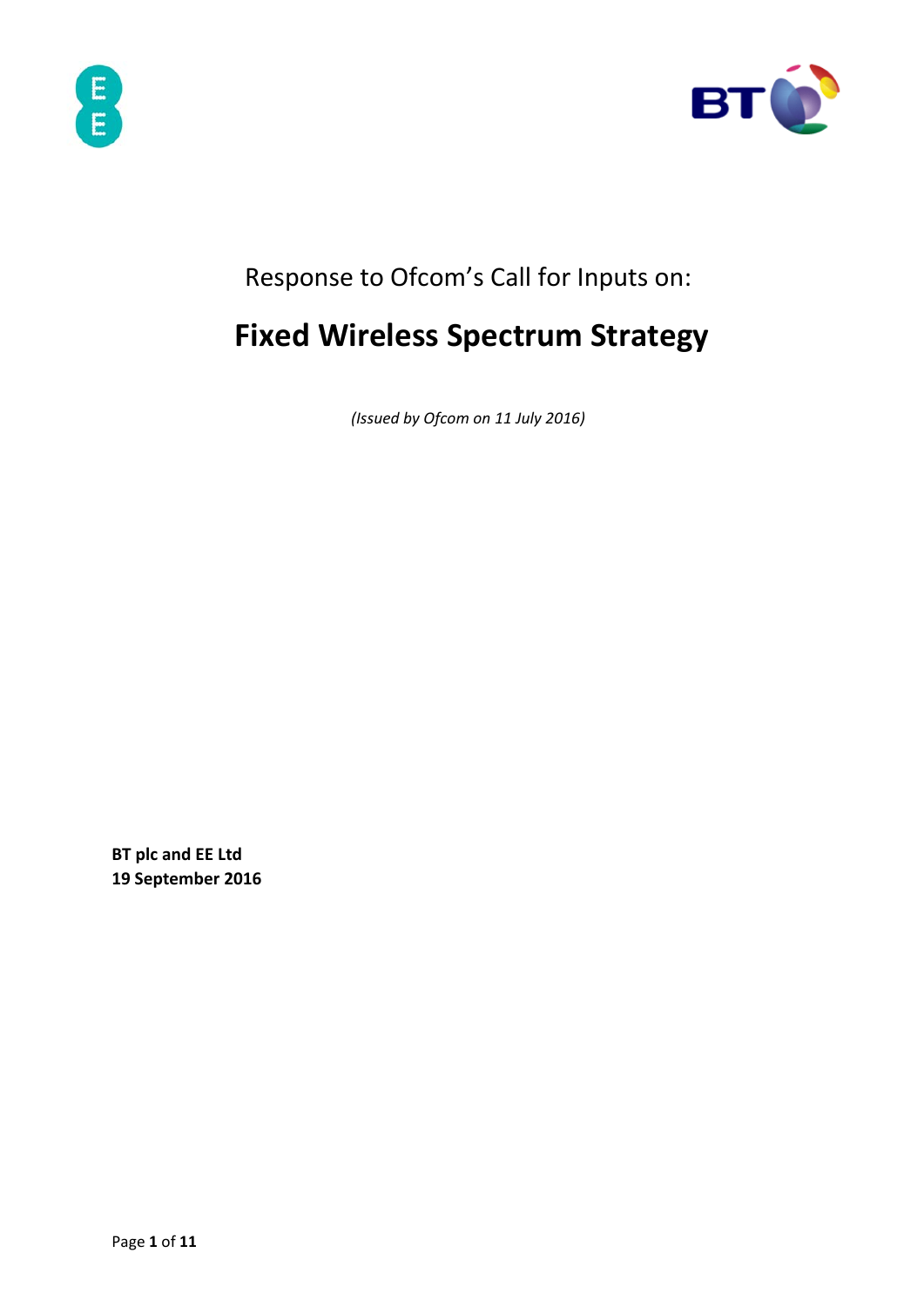#### **Introduction**

BT/EE welcomes this opportunity to respond to Ofcom's call for inputs on Fixed Wireless Spectrum Strategy. BT/EE makes extensive use of fixed wireless links, both in various fixed links bands managed by Ofcom and using the 32GHz spectrum access licences acquired at auction. BT operates fixed wireless systems in various parts of its network, including extensively to provide backhaul services to other MNOs. Following the BT acquisition of EE the fixed link spectrum licences held by EE Ltd and by MBNL continue to be used to provide important backhaul connectivity to the BT/EE mobile network.

BT operates *c.* 7000 microwave radio links mainly in numerous Ofcom managed bands as well as increasingly using its own 32GHz spectrum. EE also holds fixed links licences directly as well as via its MBNL joint venture with Three.

BT/EE continues to invest in new fixed links within its network and anticipates continuing to do so in those cases where it is cost effective to do so compared to the generally preferred alternative of fibre. We support the development of a spectrum strategy for fixed wireless and support efforts to promote the efficient use of the fixed links spectrum bands, including introduction of new technologies and further exploitation of higher frequency bands.

#### **Our responses to the consultation questions**

#### *Question 1:*

a) Please indicate which user type given in Table 1 best describes your use of fixed wireless links? b) If you are a telecom network operator or an organisation providing wireless solutions for different user *types, please indicate where possible, a breakdown of the percentage of fixed wireless links used to support the different user types i.e. mobile network operator, emergency services etc.* 

BT/EE operates fixed and mobile networks that use fixed wireless links within these networks. BT uses fixed wireless links to deliver connectivity solutions to most of the other "User types" Identified in Table 3 of the Call for Input. In EE's case 100% of its fixed links (and those operated also for Three by MBNL) are for mobile backhaul. In BT's case the vast majority of the fixed links it operates are for public mobile network backhaul applications, the other major uses being as part of BT's core and access networks and for emergency service networks.

#### *Question 2:*

*a) Please indicate the applications provided by your use of fixed wireless links and the benefits these provide to citizens and consumers.* 

b) For each application, please indicate the frequency band used and the rationale for choosing that band, *i.e. the application specific characteristics that affect your specific choice of frequency band. c) For each link, please provide details of the application supported.* 

**Mobile network backhaul** – this underpins the provision of 2G, 3G and 4G voice, data and video services. The fixed wireless solutions for mobile network backhaul provide a cost effective and expedient solution that helps maximise the extent of mobile coverage and enables consumers to benefit from availability of mobile services. The main bands used for this purpose by BT are 18GHz, 32GHz, 38GHz and in the case of EE also the bands 10GHz and 42GHz via MBNL. These bands are compatible with the availability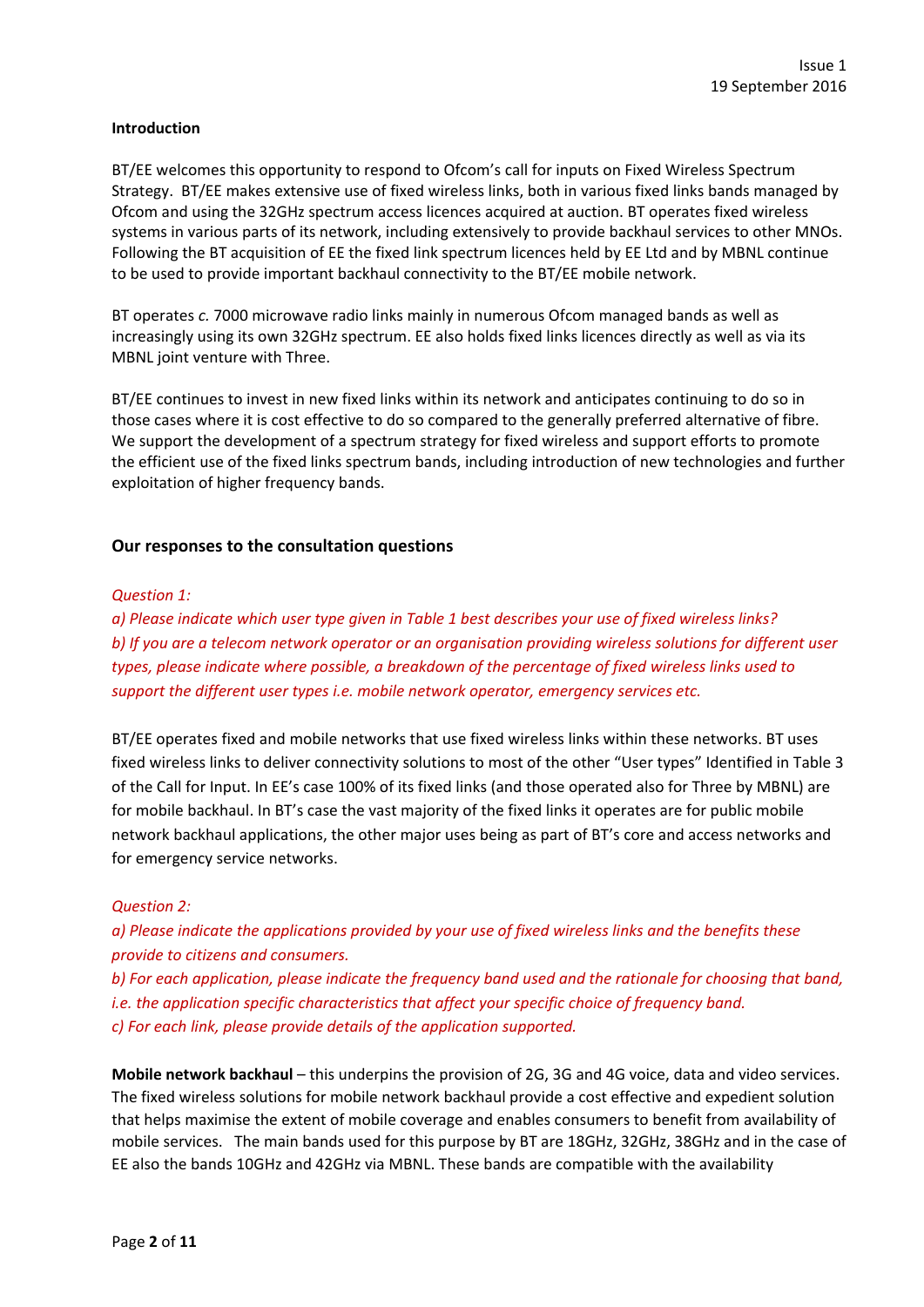requirements and typical path lengths and lowest spectrum costs. Our preference is to deploy in self‐ managed bands due to the propagation characteristics and economic benefits. Where this is not possible the most suitable Ofcom managed band is used. The band is selected against a typical link planning process and is a balance between technical performance and cost of licence, equipment, installation and maintenance.

**Broadband networks** – in a few niche cases fixed wireless links can provide a more cost effective solution than fibre between the exchange and street cabinet for delivering NGA. The benefits to consumers are in terms of improved availability of NGA as a result of a lower cost alternative to fibre in some very special circumstances. The 18/32GHz bands are used for this purpose.

#### *Question 3:*

# a) How do you envisage the current and future applications provided by your use of fixed wireless links to *change in the next 5‐10 years?*

We anticipate a continued migration to higher speed circuits with associated migration to wider RF channels and introduction of technology advancements (e.g. higher / adaptive modulation schemes, wider and adaptive channel bandwidths and cross-polar working). As cellular architectures change and convergence of fixed and mobile network solutions occurs we anticipate greater use of higher frequency (mmWave) bands, e.g. for small cell backhaul. The background to these trends is detailed below.

Increasing demand for mobile data services will drive coverage, capacity and performance enhancements to existing mobile networks. To date most mobile networks have focused on deploying wide area coverage with large macro‐cell radio sites while managing small coverage areas and/or capacity hot‐spots with micro-cell radio sites.

The future cellular landscape will be focused on LTE and its evolution, along with 5G systems. Such an evolution will result in significantly higher peak and average data rates, greater system capacity, lower latency and greater network/service availability. To support such a vision will require an evolution of backhaul, or variants such as fronthaul and x‐haul, depending on future radio network architecture. The backhaul network architecture will likely support a different functional split within the RAN however it is anticipated that this will be closer to the current backhaul scheme than existing CPRI fronthaul, this evolution is known as x‐haul however the term is often interchanged with backhaul and fronthaul.

Future requirements for fixed links will include; higher capacity, greater geographical reach and greater network availability. Greater availability may not result in greater per link availability, which depends on architecture evolutions such as meshing (multi‐point to multi‐point radio systems and/or overlay multi‐ path connectivity at an Ethernet/IP layer over point to point connections). Additionally the backhaul network will require greater flexibility and programmability through the adoption of SDN technologies and the implementation of SON capabilities. Large cell sites in urban and sub-urban areas will increasingly be connected with fibre based backhaul circuits while microwave will continue to support many rural deployments. Within urban and sub‐urban areas a large number of small cells will be deployed, these are likely to use wireless backhaul however not necessarily as we know it today. Backhaul and radio access spectrum could be used in a more cooperative manner with the concept of self-backhauling being adopted in certain scenarios.

From a network perspective the growth in data traffic is asymmetrical, meaning there's greater volume of traffic flowing in the downlink (from network to user equipment) than uplink (from user equipment to network). This is quite different when compared to the mainly symmetrical voice traffic which was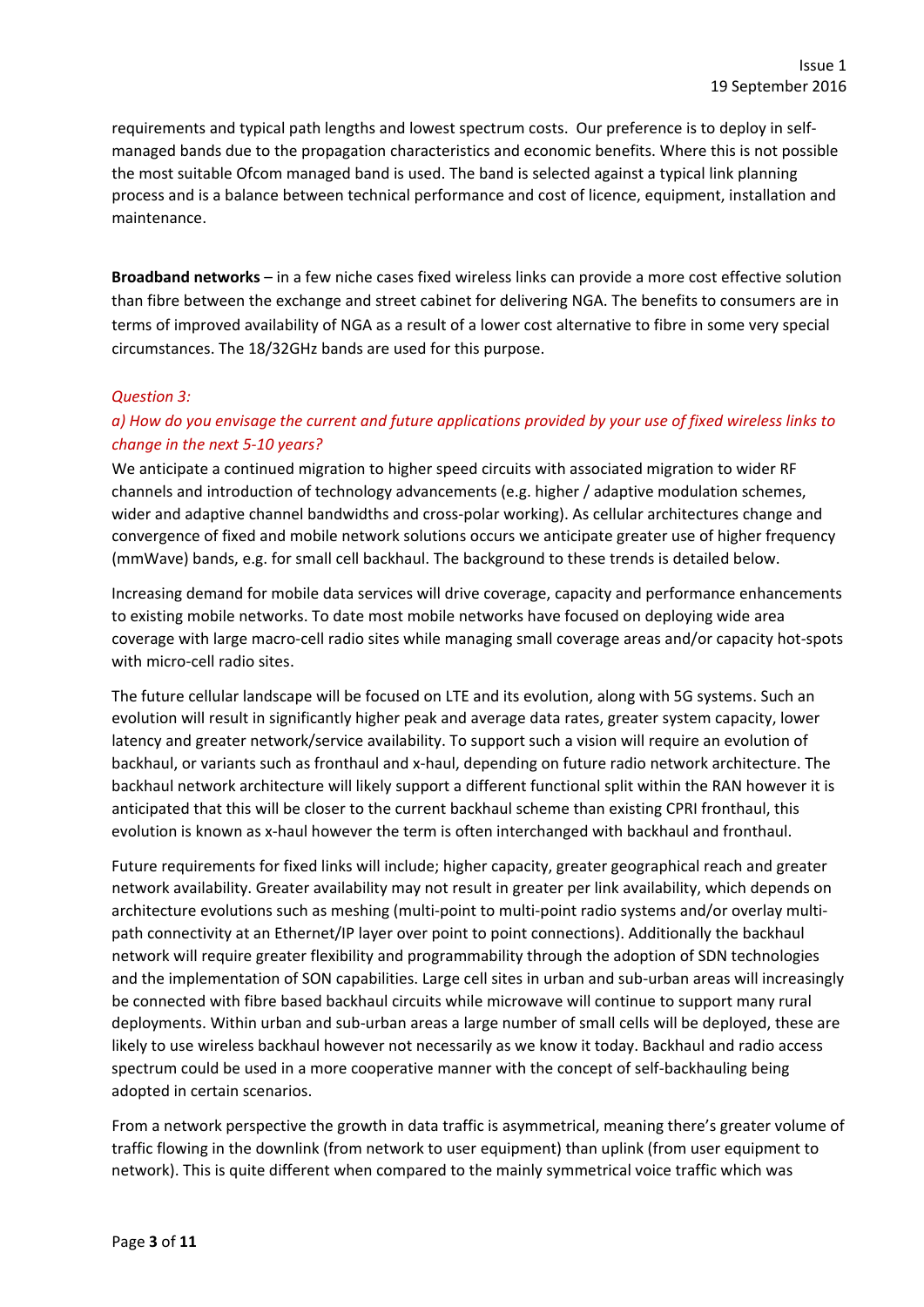considered when microwave radio spectrum strategies were developed previously. Given this change in application and the dynamic nature of data communications it is recommended that this review considers spectrum strategy, including band‐plans and duplex modes, which offer most flexibility and overall spectrum efficiency.

# b) What market trends and drivers will affect the use of fixed wireless links to deliver the relevant *applications in the future?*

The increasing densification of mobile networks and general increase in capacity/speeds may lead to further fixed wireless requirements, perhaps using higher frequency bands than those commonly used in mobile backhaul of macrocells today.

The evolution of video is a key contributor to traffic growth on mobile networks, greater consumption of ever higher-data rate content driven by an evolution from SD and HD to UHD 4K and 8K content. The introduction of augmented reality (AR) and virtual reality (VR) technologies will drive significant demand whilst new verticals such as automotive, education, health care and security will further drive demand for capacity and geographical coverage.

#### *c) What bands will be relevant to support the future changes?*

Existing microwave and millimetre wave bands along with new, higher frequency millimetre wave bands such as W‐band and D‐band. In certain use cases spectrum which has traditionally been associated with mobile radio access could be used for backhaul connectivity.

# d) Could your use of fixed wireless links be provided by alternative solutions? If so please give details of  $a$ *lternatives.*

Yes, in general fibre based solutions will be preferred and used where more cost effective than wireless. A techno/economic analysis for the particular scenario would be required.

Multi-point wireless connectivity could be an alternative to fixed point to point links however this is still an evolving solution.

#### *Question 4:*

#### *a) How will Fixed Service equipment continue to evolve to meet the increasing capacity requirements?*

The clear trend is to migrate to wider channel bandwidths and utilisation of higher frequency bands. Radios operating on 56MHz channels to deliver Gigabit Ethernet connectivity in bands around 20‐40GHz are available today. Higher speeds with 112MHz channels, and eventually 224MHz, are envisaged. Crosspolar working further improves spectral efficiency. The use of adaptive modulation and coding and adaptive channel bandwidths provide technology innovation to allow higher frequency bands to be exploited and highest speeds to be delivered with acceptable availability over a range of propagation conditions. These innovations are anticipated to be widely available in the next few years. Another longer term efficiency gain may come from full duplex systems. These solutions increase capacity however they all introduce new challenges relating to technical and commercial implementation. IP header and/or payload compression is an option however these may introduce latency in certain use cases.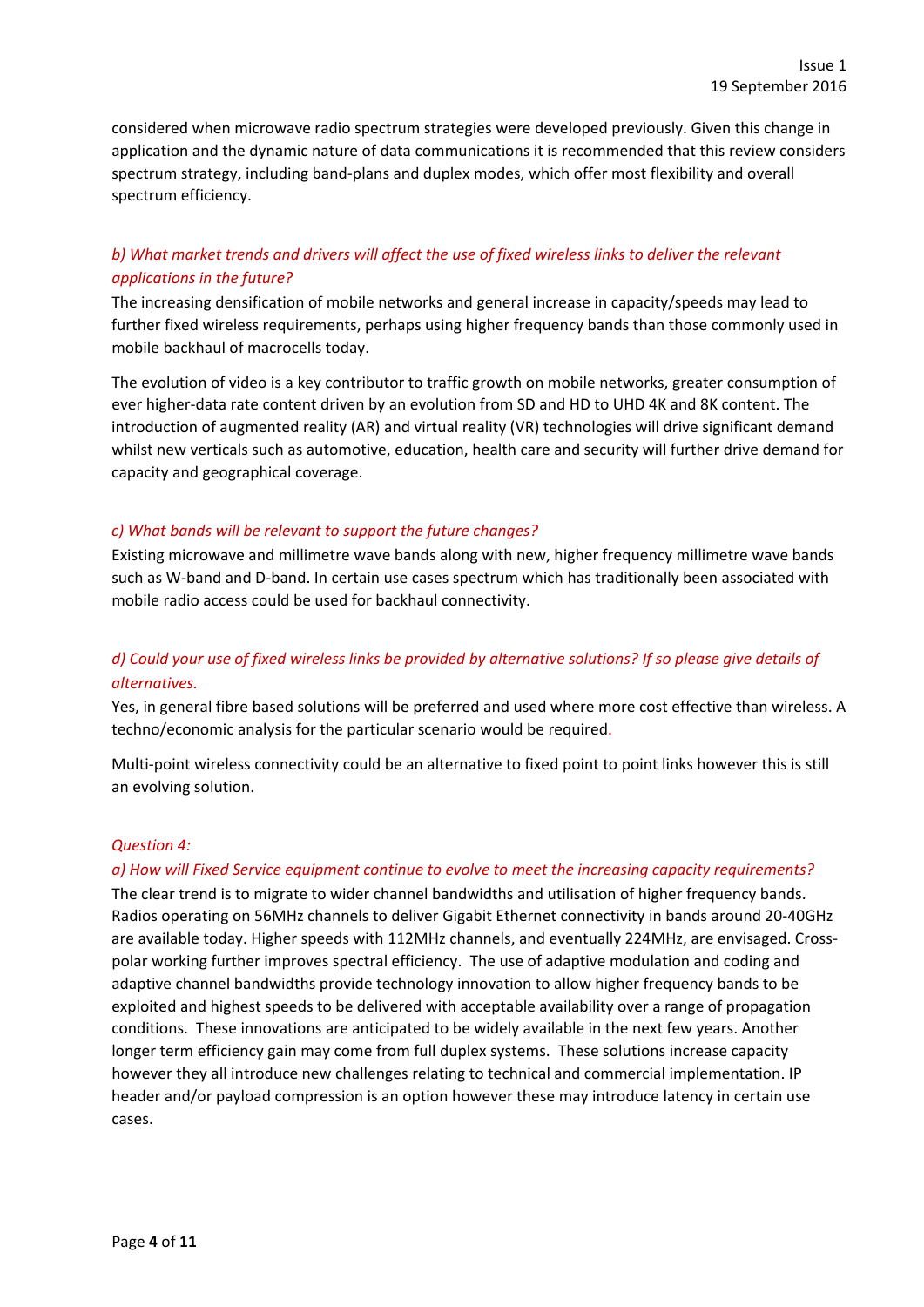#### *b) What is the timescale for implementation in equipment?*

Modulation schemes up to 512QAM are commonly available today whilst many vendors have 1024QAM available now or on roadmaps for late 2016/2017. Even higher order modulation schemes will be available beyond 2017 however these impact system gain significantly. RF channels of up to 56MHz are common today with many vendors including channels of 112MHz on roadmaps for 2017/2018. Co‐ channel cross polarisation is available with XPIC today. IP header compression is available today, payload optimisation is available from some vendors and further enhancements are being researched.

It should be stressed that continuing to increase the modulation scheme above 512QAM will increase link throughput however this is likely to have limited practical application due to the negative impact on radio link system gain. The increasingly densely packed constellation requires an ever higher receive threshold to minimise error‐vector magnitude interference between symbols.

#### *Question 5:*

#### *a) What capacity enhancing techniques are you deploying or intend to deploy?*

BT/EE intends to make greater use of cross-polar working and increased use of the widest channels (e.g. typically 56MHz/512QAM in bands below c. 40GHz) and Co‐channel cross polarisation with XPIC along with certain vendor specific traffic optimisations (many of which are default within packet microwave radios).

Potential replacement of a large number of microwave radio links in traditional bands with E‐band is possible where very high capacity is required (>800Mbps).

#### *b) How does this affect your future demand for spectrum?*

Higher order modulation schemes will push some links to a lower band for a given antenna/atmospheric availability configuration. Wider RF channels will result in a lower link density per area/band. Both of these considerations would drive a need for more spectrum, assuming that the area link density is to remain the same or increase, but the anticipated growth could be supported in existing available spectrum along with greater use of higher frequency spectrum, and any migration towards more use of fibre would reduce the spectrum demand.

# *c) Do you see any barriers in the current authorisation approaches preventing use of such technology? If so, please indicate the changes you consider would be required to facilitate this?*

The spectrum fees for individual links licensed by Ofcom are high compared to the market value of fixed link spectrum as revealed in the 2008 auction and for wide bandwidths these per link annual fees can become very significant. Whilst it is important to promote efficient use of spectrum, there is a risk that if fees are too high the spectrum will not be used at all, which will be less efficient. We note that Ofcom is currently reviewing fixed link annual fees and consider that increases in fees would be detrimental to introduction of higher speed wireless technologies.

Whilst equipment support features such as XPIC, gaining access to the second polarisation is not guaranteed, particularly in the 7.5GHz and 13GHz bands.

Incentive use of XPIC in E‐band for very high capacity links would be enhanced by low‐cost licensing of the co-channel on the opposite polarisation but taking account of the additional impact of such use on adjacent channels.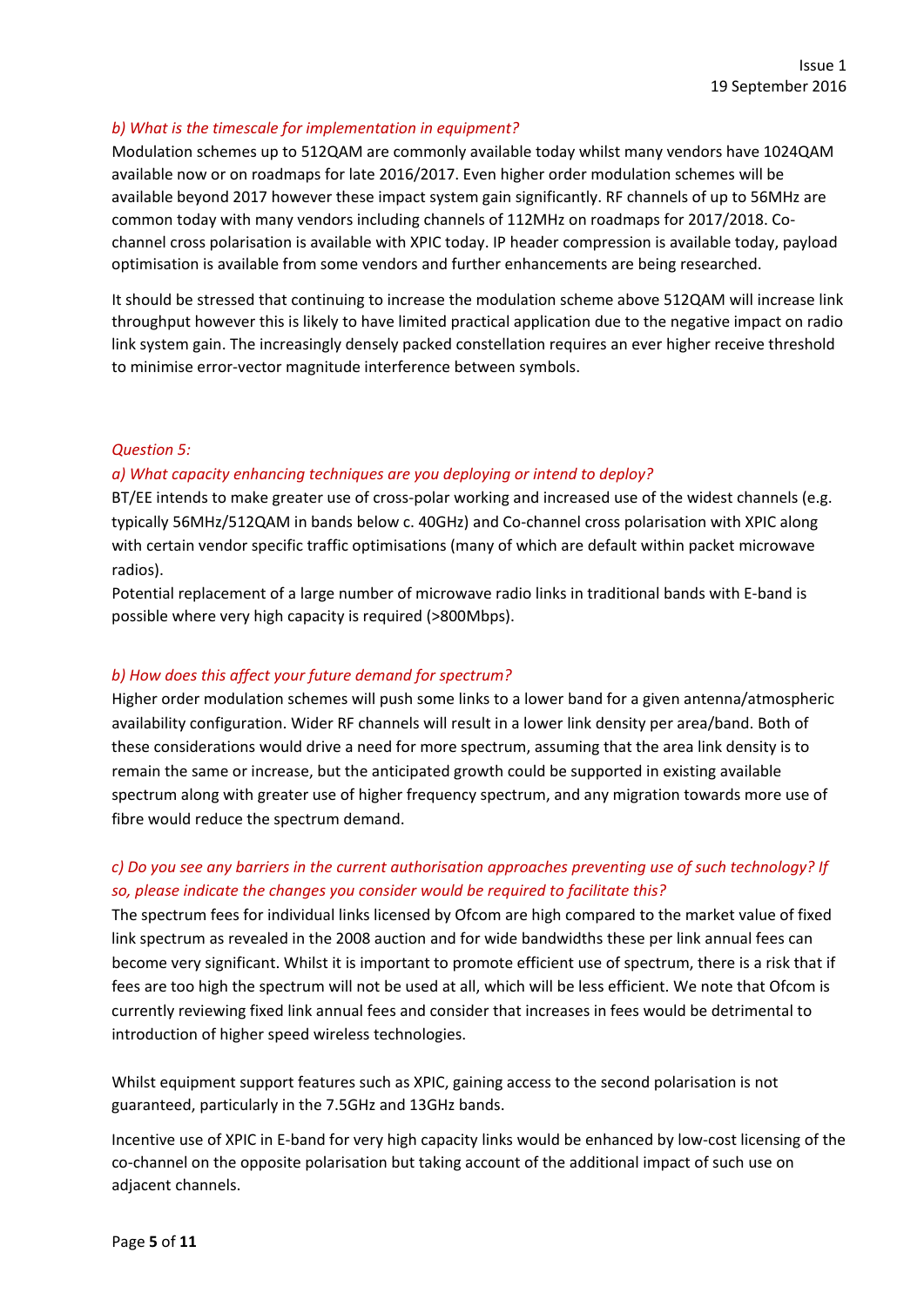#### *Question 6:*

# *a) How do you expect future mobile backhaul network architecture to evolve as part of the 5G ecosystem?*

The backhaul network architecture will likely support a different functional split within the RAN however it is anticipated that this will be closer to the current backhaul scheme than existing CPRI fronthaul, this evolution is often known as x‐haul however the term is interchanged with backhaul and fronthaul. Backhaul/x‐haul will need to scale to meet the demands of the new radio interface, in the bands below 6GHz this is likely to be some Gigabit per second, while bands above 6GHz could support some 10s of Gigabits per second.

x‐haul is a generic term which describes backhaul, fronthaul, or something in between. Today's distributed RAN has the radio units and baseband capability co-located at the cell site, usually separated by a few metres or tens of metres of optical fibre cables. A centralised RAN, also known as a cloud‐RAN, moves the baseband unit to a central location and extends the fibre links between the radio units and baseband unit to some kilometres. This allows multiple radio units across multiple sites to coordinate their radio interface scheduling to achieve enhanced radio performance and reduce overall energy consumption on a per cell site basis. The requirements for conventional C‐RAN fibre links running the CPRI or OBSAI protocols are extremely challenging in terms of capacity and latency specifications. Additionally, the current fronthaul interface scales in a linear manner with additional spectrum and additional antennas, making it unrealistic for wider radio channels and massive MIMO deployment, both of which are likely components of an evolved LTE and/or 5G network.

Alternative functional splits between the radio unit and baseband unit are being discussed in industry fora and standards bodies. This results in a next generation fronthaul interface which can be satisfied with an evolved Carrier Ethernet backhaul and is therefore more commercially viable and practical to implement in real networks. Figure 1 illustrates this concept.



**Figure 1: RAN functional split**

Network topology will contribute to overall backhaul/x‐haul demand as several sites could be aggregated together at a hub site and therefore the sum of demand will have to be supported. 5G concepts such as ultra‐dense, ultra‐reliable and ultra‐low latency networks will all impact on the mobile backhaul architecture evolution. We have on‐going network architecture evolution studies however as 5G isn't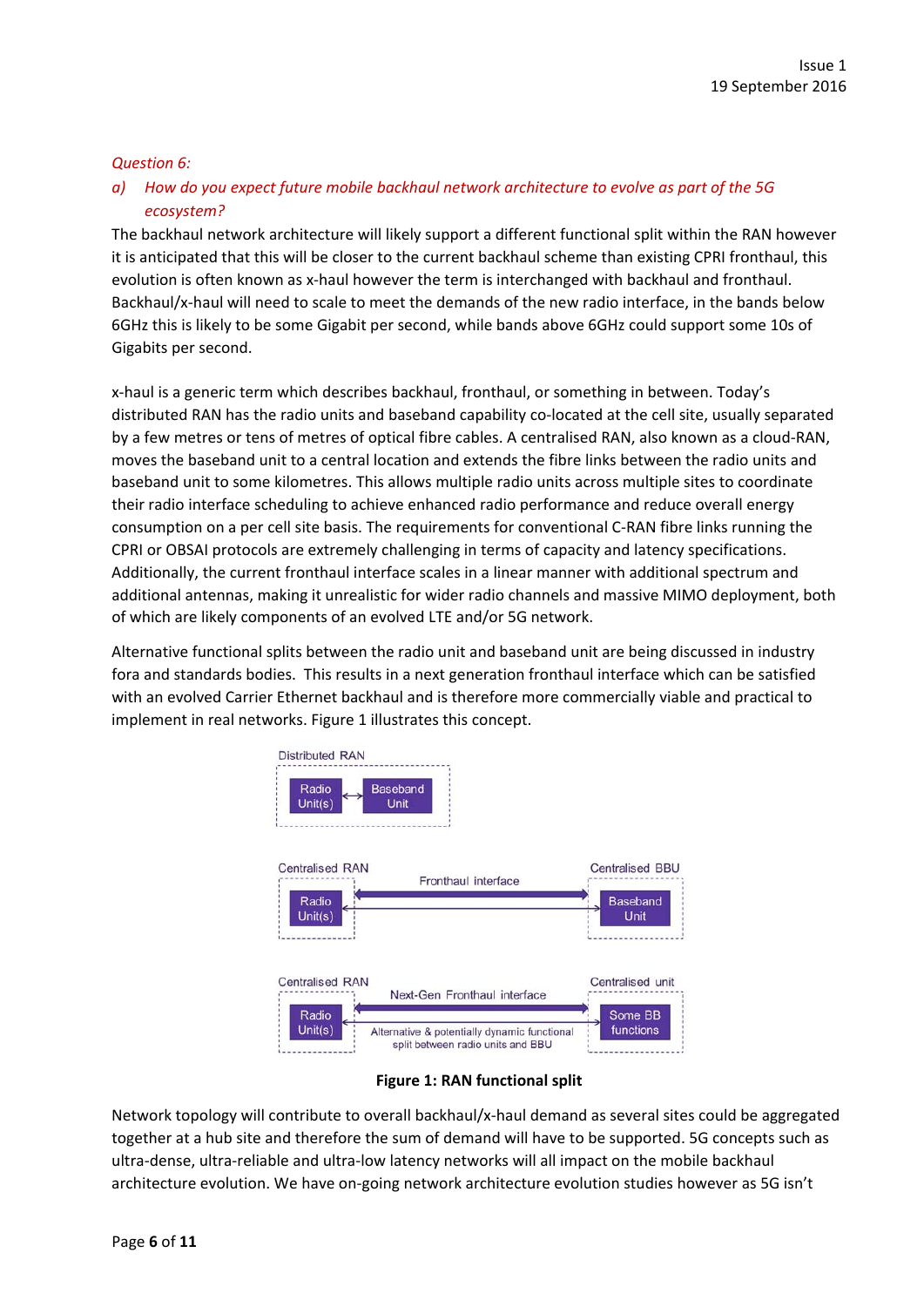standardised as of yet, it's not possible to state the exact implications on mobile backhaul network architecture.

# b) How would this impact on future demand for fixed wireless links as a backhaul solution in the next 5-10 *years and beyond? Please explain in terms of specific frequency bands i.e. which bands will be important for macro and small cell backhaul and why.*

It's likely there will be less microwave radio links in traditional bands in urban areas while an increased use of V and E‐band is very likely (for different use cases). Microwave links in sub‐urban areas will increase in capacity through the implementation of the techniques discussed above, and millimetre wave radio is also likely in certain use cases in sub-urban areas, but potentially increased use of fibre would reduce spectrum demand. An increased use of high capacity microwave along with line of sight relays and space diversity will be needed in rural areas, and this will require access to wider RF channels in lower frequency bands, typically between 6GHz and 18GHz.

#### *c) What is the most appropriate authorisation regime to facilitate this?*

Incentivise the use of efficient ETSI Class 4 antennas in all bands.

#### *Question 7:*

For each Fixed Service band currently identified for study for 5G under WRC-15 Agenda Item 1.13 and 3.6-*3.8 GHz band, please explain the impact on your backhaul use should the bands be identified and be* repurposed for 5G given that the viability of in-band sharing between mobile access and backhaul is *currently being studied.* 

For the 3.6‐3.8GHz band there is no foreseen impact on BT/EE as we no longer use this band for fixed links.

For the bands above 24GHz being examined under WRC‐19 Agenda Item 1.13, we are currently evaluating the potential to share between fixed and mobile uses. Where an existing fixed link band is identified and re-purposed for 5G mobile the sharing is likely to be very complicated when multiple users and extensive existing networks are involved. Where an existing owner of spectrum decides to repurpose some of its spectrum over time to meet its own diverse uses then it may be easier to achieve this. In the case of Ofcom managed fixed links bands it will be necessary to have a time plan and alternative bands to migrate existing fixed links if it is determined that those bands should be available for 5G.

#### *Question 8*

a) What is the current use in the block assigned bands at 10 GHz, 28 GHz, 32 GHz and 42 GHz bands and how do you expect usage in these bands to evolve given that the 32 GHz and 42 GHz bands are also being *considered for study for 5G globally?*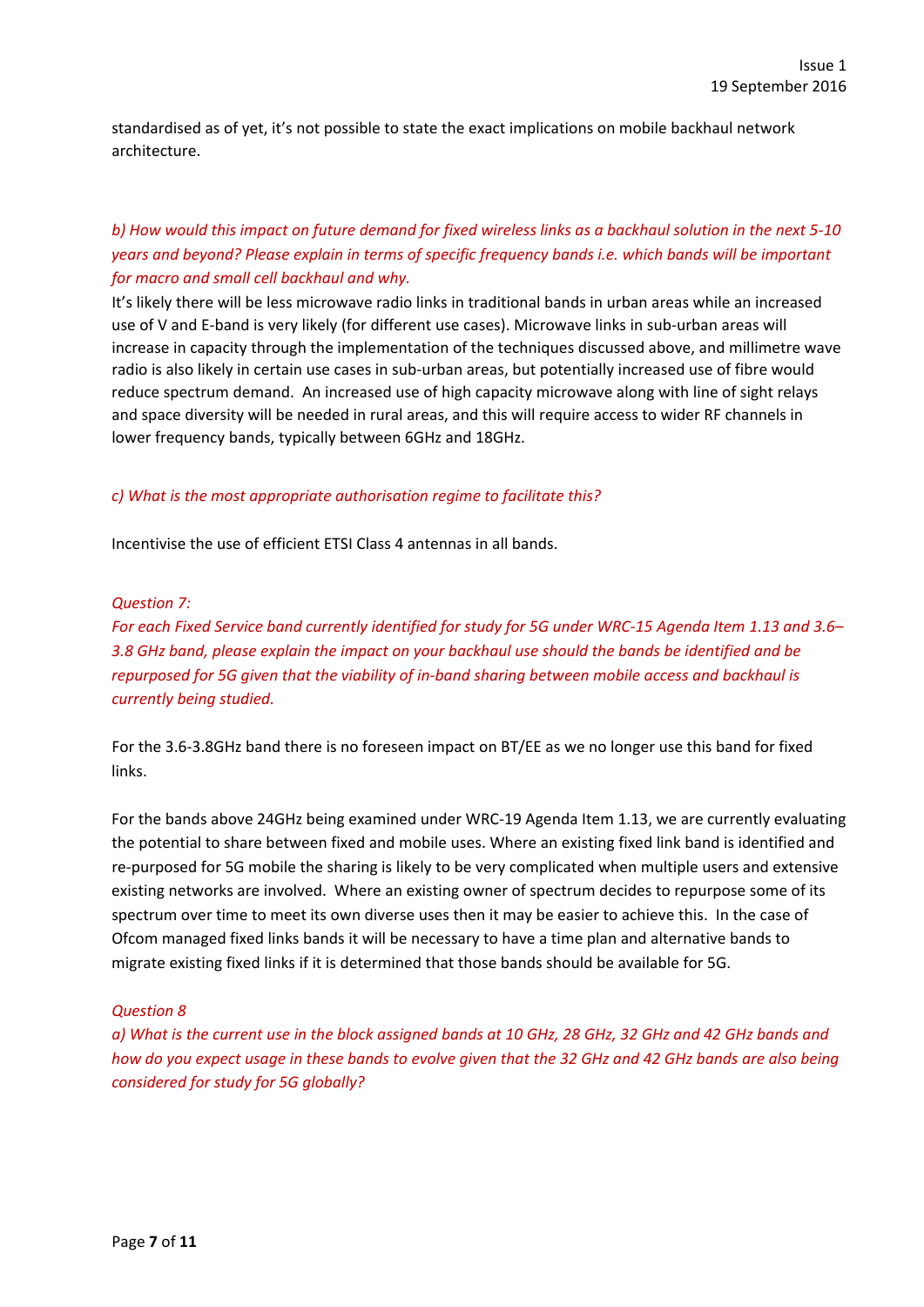*b) For each band, please provide details including geographic location of each fixed wireless link deployed* and the application it supports. Where these bands are used for fixed wireless links, please give details in *terms of the capacity supported and total numbers of links deployed.* 

BT and EE currently use the 32GHz spectrum access licence for fixed point-to-point radio links, mostly for mobile networks backhaul. If the 32GHz band were to be identified globally for 5G mobile applications as a result of Ofcom's success in international negotiations, we would evaluate whether to dedicate some of the spectrum for this purpose, including possible geographic based sharing subject to coexistence studies. It is too early to speculate whether and when we would prefer to use the spectrum access licence for terrestrial applications, acquired in the past auction, for mobile applications in addition to the current fixed links application. The 32GHz spectrum licences of BT/EE are used to deliver fixed links in channels ranging in widths from 7MHz to 56MHz, and about 800 bi‐directional links are currently deployed with the use growing. We can provide more detail to Ofcom on a confidential basis as required.

We therefore support Ofcom giving further consideration to dual operation of bands for both radio access and fixed link backhaul including in 32GHz and 42GHz bands. In relation to mobile backhaul in particular, it's likely that any deployment of these bands for outdoor 5G radio interface will be limited to dense urban areas or specific use cases and special events, and examples include Wembley stadium and Glastonbury festival. There will be significant geography over which these bands are not used even in the future timescales for which mobile radio access is relevant and could therefore possibly continue to be used for point to point links. In certain scenarios co-existence may be possible in the same geographical area however this requires careful study.

# *Question 9:*

*What impact does the change in the provision of national emergency service network have on both the future demand and supply of spectrum to support the backhaul requirement for the emergency service* network? Please explain in terms of frequency bands, particularly but not limited to the 1.4 GHz, 26 GHz, *38 GHz bands?* 

EE is deploying additional backhaul radio links to enhance the overall network availability and in some cases existing links are being provided with equipment protection and will therefore operate in hotstandby mode.

EE is aware of the sharing conditions surrounding the award of 10GHz as a fixed link band, however this should be used as a use case when considering further spectrum sharing. Naval and air based interference is resulting in significant and increasing issues with the use of this band and mitigation in many cases is to re‐plan links in adjacent bands.

# *Question 10:*

a) How do you expect future public safety use of fixed wireless links to change in the next 5-10 years? b) Please indicate the market and technology drivers affecting your future use of fixed wireless links, and *whether your use could be provided by alternative solutions. If relevant, please explain in terms of frequency bands, particularly but not limited to 1.4 GHz, 26 GHz and 38 GHz?* 

No comments.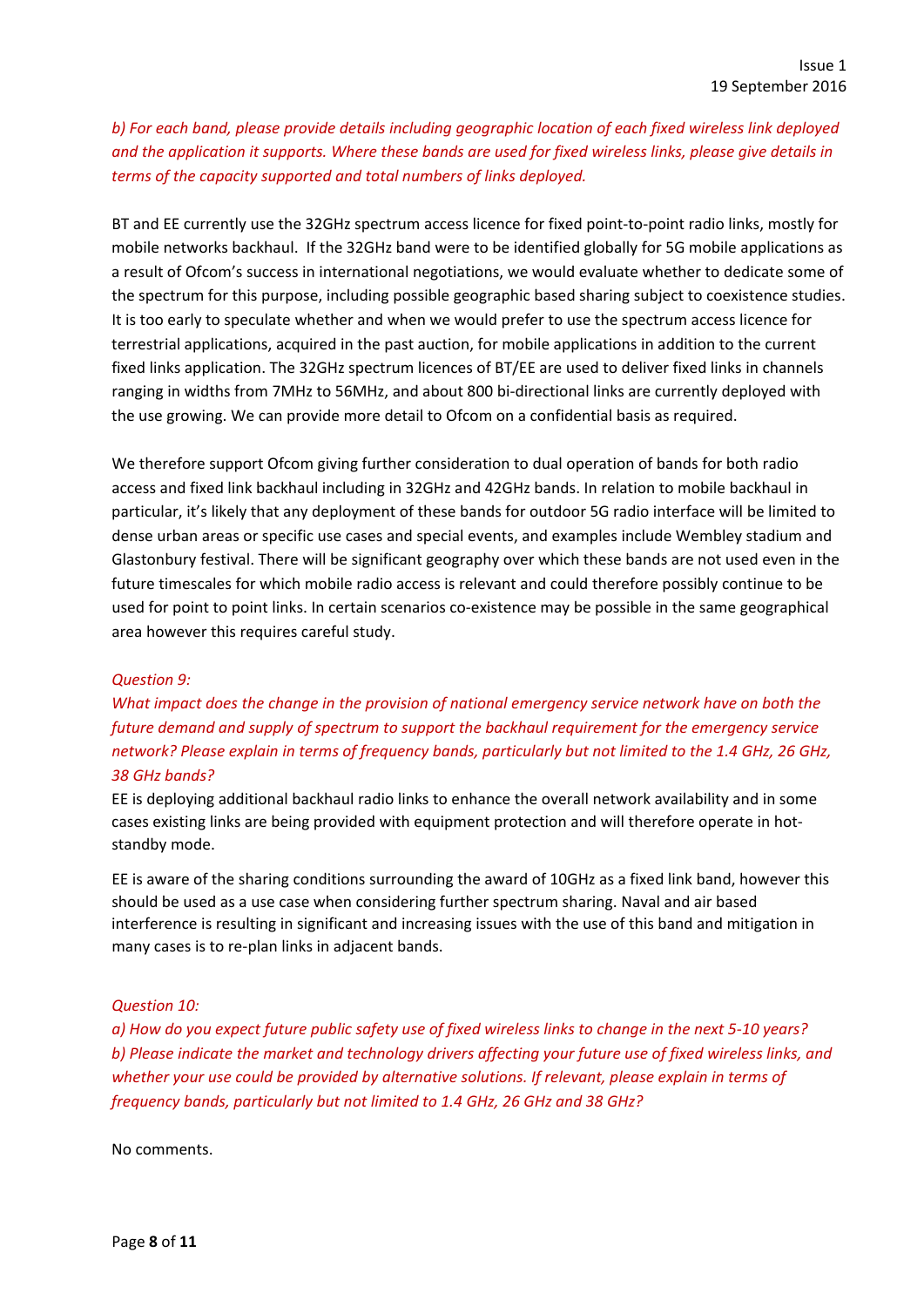#### *Question 11:*

Please indicate whether you consider that the quard band and centre gap of the 6 GHz band would be a suitable substitute for current and future 1.4 GHz applications, particularly in terms of costs to provide for like for like links and if not, the costs of alternative solutions. Please provide detailed evidence to support *your answer.* 

BT/EE has not closely assessed this proposal but is concerned that that no premature decision, without further consultation, is made as to 6GHz's suitability as a destination band for possible replacement of the fixed link 1492‐1518MHz spectrum identified for mobile broadband at WRC‐15. All options for any future 1492‐1518MHz clearance would need be fully explored, and consulted on, and any possible eventual decision should reflect internationally harmonised economies of scale for fixed link equipment and the possible future identification of spectrum required for mobile services.

#### *Question 12:*

a) How do you expect the utility sector's future use of fixed wireless links to change in the next 5-10 years? b) Please indicate the market and technology drivers affecting your future use of fixed wireless links, and *whether your use could be provided by alternative solutions. For example, which part of the smart grid network will require fixed wireless links? If relevant, please explain in terms of frequency bands, particularly but not limited to the 1.4 GHz, 26 GHz and 38 GHz bands.* 

#### No comments

#### *Question 13:*

*a) How do you expect the future requirements for fixed wireless links that support HFT applications to change over the next 5‐10 years?*  b) Please indicate the market and technology drivers affecting your future use of fixed wireless links. If *relevant, please explain in terms of frequency bands, particularly the 70/80 GHz band.*  No comments

#### *Question 14:*

a) What is the future demand for HAPS in the UK both in terms of being a network provider and service *provider? Please provide details including specific applications and envisaged deployment scenarios for*  $HAPS.$ 

b) How could sharing with existing fixed wireless links be facilitated? What would this mean in terms of *the most appropriate authorisation regime to facilitate deployment of HAPS?* 

Depending on technology developments HAPS might in future serve some important niche applications and as such we are supportive of efforts to study the spectrum requirements and options. One application could be provision of mobile coverage/capacity on a temporary basis. At this stage we have no specific information to share with Ofcom or specific requests in relation to regulatory actions.

#### *Question 15:*

a) How could the 8 GHz band and narrowband channels within the auard bands and centre aaps of the *existing channel plans for the 6 GHz band meet future demand for fixed wireless links if additional spectrum could be made available?*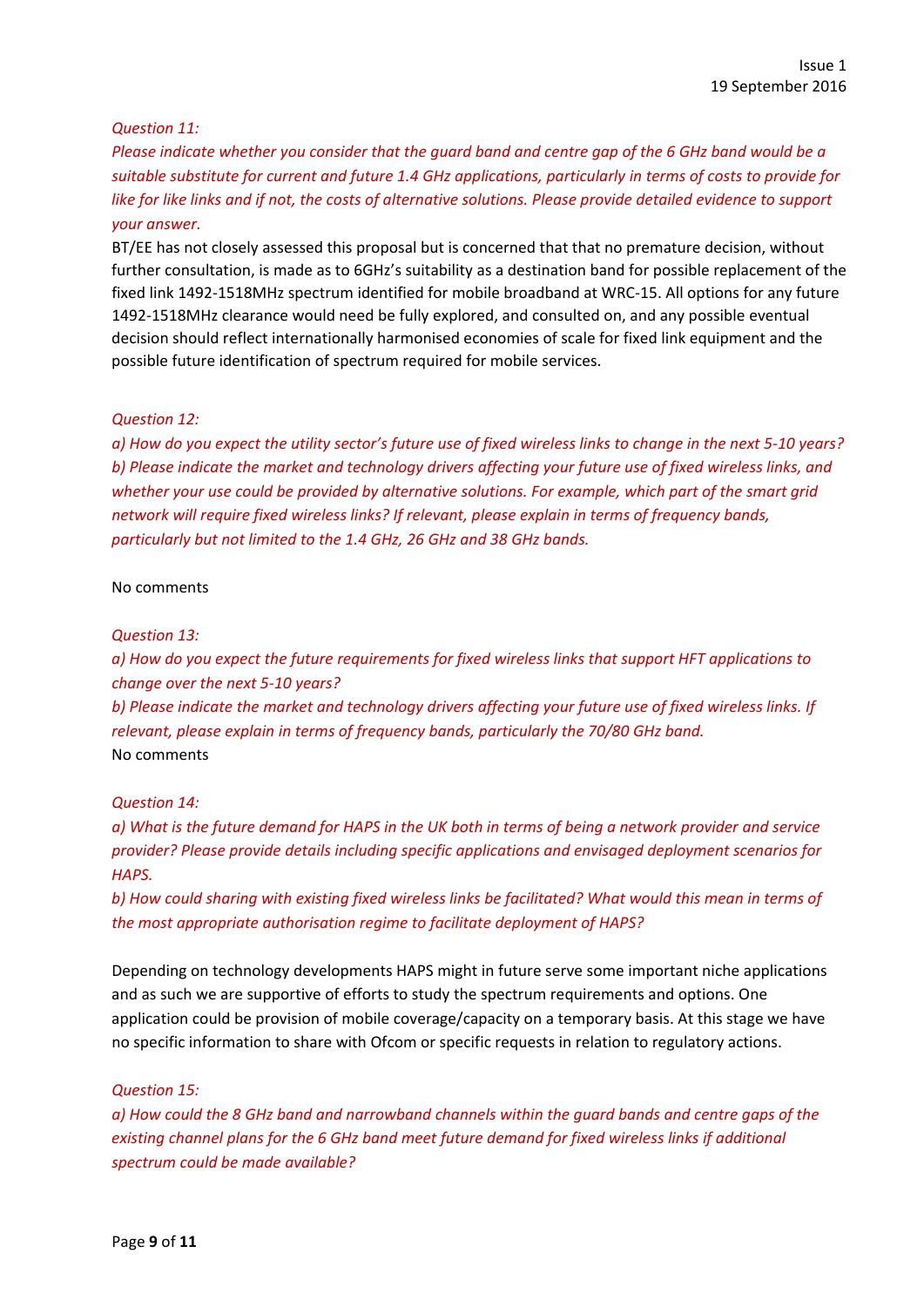*b) What types of applications do you consider would be of interest for these bands? c) What is the status of fixed wireless links equipment availability in these bands?*  No comments.

#### *Question 16:*

a) What is the demand for a combined Lower and Upper 6 GHz channel plan that could provide wider *channels at 112 MHz bandwidth? b) What are the practical implications for existing equipment that operates under the existing band plans who wish to migrate to the new band plan?*  c) What is the status of Fixed Service equipment availability for the wider 112 MHz channels in the *combined Lower 6 GHz and Upper 6 GHz band?*  No comments.

#### *Question 17:*

#### *a) What are the applications envisaged in the W and D bands?*

W-band use case could be similar to E-band for point to point radio systems.

D‐band use case in support of ultra‐dense small cell/heterogeneous networks for LTE evolution and/or 5G applications.

# *b) What is the timescale of equipment availability for these bands?*

Expectation is around 2020.

# *c) What would you consider to be the appropriate authorisation regime to facilitate access to spectrum in the W and D bands?*

We have no firm views at this stage. Given the short re-use distances and the fact that P-MP as well as P-P connections might be of interest it could be that some kind of spectrum block licences (national or in geographic areas) could be of interest. Whatever the licence type, the question of whether or not they would need to be frequency coordinated will depend on the density of use and typical re-use distances, which we have not yet studied.

# *Question 18:*

a) Do you have a view on potential frequency bands between 275-450 GHz that could be suited for Fixed *Service and for what applications?* 

# *b) What are the anticipated timescales for the development of equipment and applications for these bands?*

We are not currently considering potential use of this spectrum range.

#### *Question 19:*

#### *a) What is the future demand for bands listed in Table 4 for Fixed Service applications?*

With the exception of 65GHz, which has been identified as a band possibly suitable for urban small cell backhaul applications, these bands are not currently used by BT and we currently have no future plan to use them, but we will keep them under review.

*b) What is the status of fixed wireless links equipment availability in these bands?*